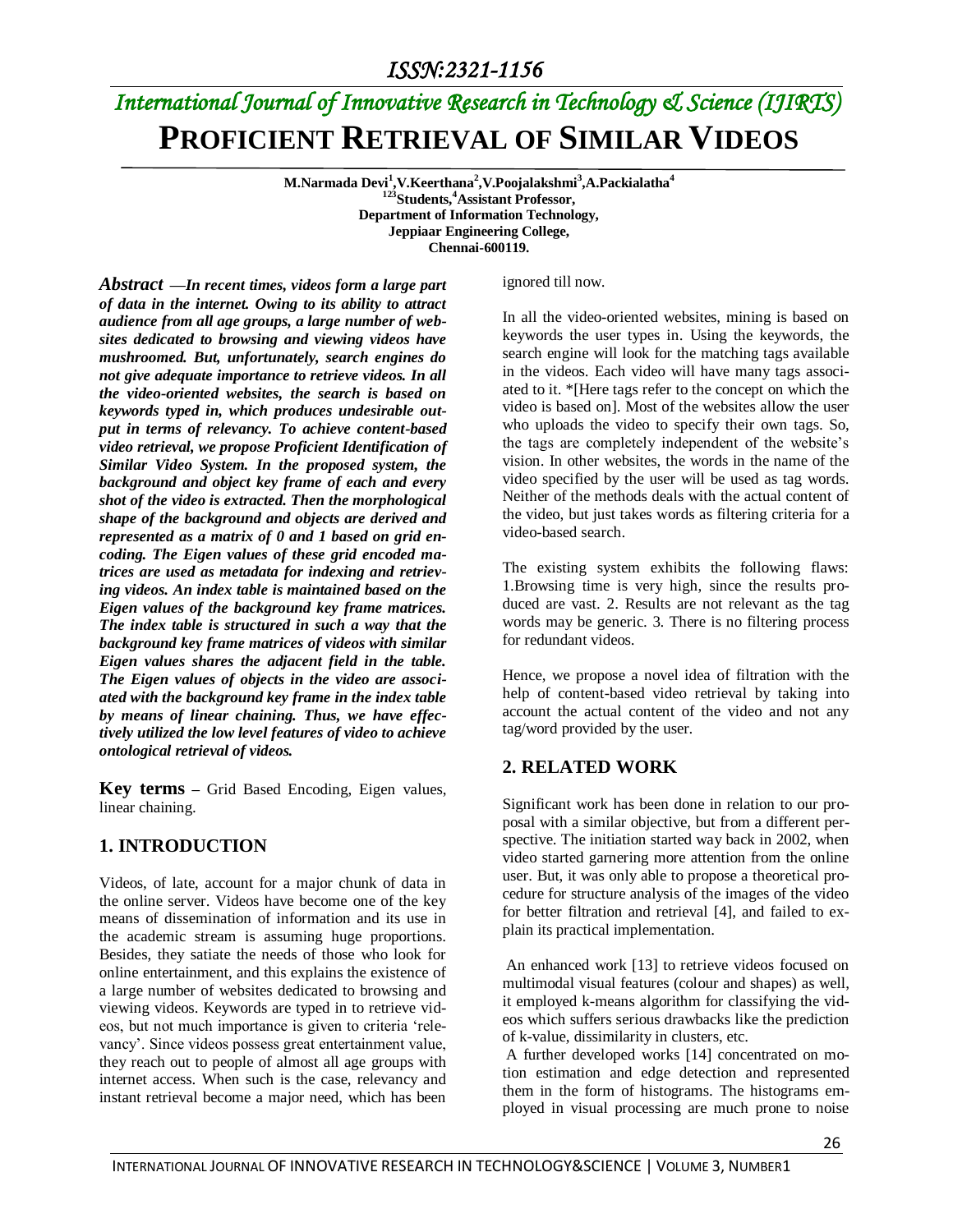# *International Journal of Innovative Research in Technology & Science (IJIRTS)*

interference and quantization errors.

 Later, to overcome the difficulty of variation in the dimension between videos, a proposal came up to match low with high dimensional videos this contributed to video comparison factor [7]. With all the technological advancements came the new idea of feature extraction for comparison of videos in content matter with the help of video signature [6]. Even though this idea gave good similarity results, it is not practical to implement it in a busy network like Internet because of its high complexity and time consuming factor. Since time mattered a lot, indexing was simplified with the help of vector-based mapping, which slices the videos [8] and uses pointers, which performed great solely. Later, dynamic binary tree generation [9] came into being to save storage space, but it consumed time.

A very similar proposal to ours but complicated in its implementation came up, which uses threshold and colour histogram [10] to do content-based analysis. Next came a completely dedicated searching and retrieval method for MPEG-7 [5], which is not much in use in recent days. Personalized video searching with re-usability depending on the user came up with high caches [3]. This can come in handy for private use, but not for public consumption. When queries become difficult to express, a proposal came up to implement an application-based technology, combined with multitouch exploitation which would result in compelling the user to give entry to an external application inside their browser [2].Finally, the basis of our proposal was from a content-based retrieval idea [1] which uses a complex grid method to retrieve videos using symbolization,[11] which is feasible but complex. We have attempted to minimize the complexity level with high responsive and relevant videos with limited time consumption.

### **3. SYSTEM DESCRIPTION**

We propose an efficient content-based video retrieal system for identifying and retrieving similar videos from a very large video database. Here, searching is based on the input given as a video clip rather than the caption.

We store the video in an efficient manner so that retrieving is easier and more relevant. This is mapped by two-level indexing - first segregated on the basis of Eigen values of background encoded matrix, followed by object key frame encoded matrix.

The proposed system involves two different tasks 1) to store videos in an efficient way and 2) to retrieve video accurately using indexing techniques. The process of storing videos in a database involves five complex tasks as shown in figure (1) namely Video preprocessing, key frame generation, Pencil Shaded Pattern Extraction, Grid based Encoding and Indexing. (The user interface provides the input video to be stored.)



**Fig. 1 System architecture diagram**

### **4. IMPLEMENTATION**

The proposed idea could be implemented in four phases.

#### **4.1 VIDEO PRE-PROCESSING**

Since the video is the most unstructured form of data, knowledge cannot be directly obtained from it. Hence, applying video pre-processing techniques becomes inevitable. As a shot acts as the basic entity of a video, shot detection algorithm has been applied to partition the video into shots. A shot is again broken down into a set of key frames/images.

#### 4.1.1 BACKGROUND KEYFRAME GENERAION

This phase involves the generation of complete background key frame. The background generation is based on the principle of temporality. According to the principle of temporality, the moving object acts as the foreground of the key frame and the object that remains fixed acts as the background of the key frame. Initially, the video shot is converted into multiple frames of pictures and the frames are numbered. Each frame  $N_i[k]$  is compared with its consecutive frame  $N_{i+1}[k]$  and if the pixel value remains the same for both the frames, the corresponding value is updated in the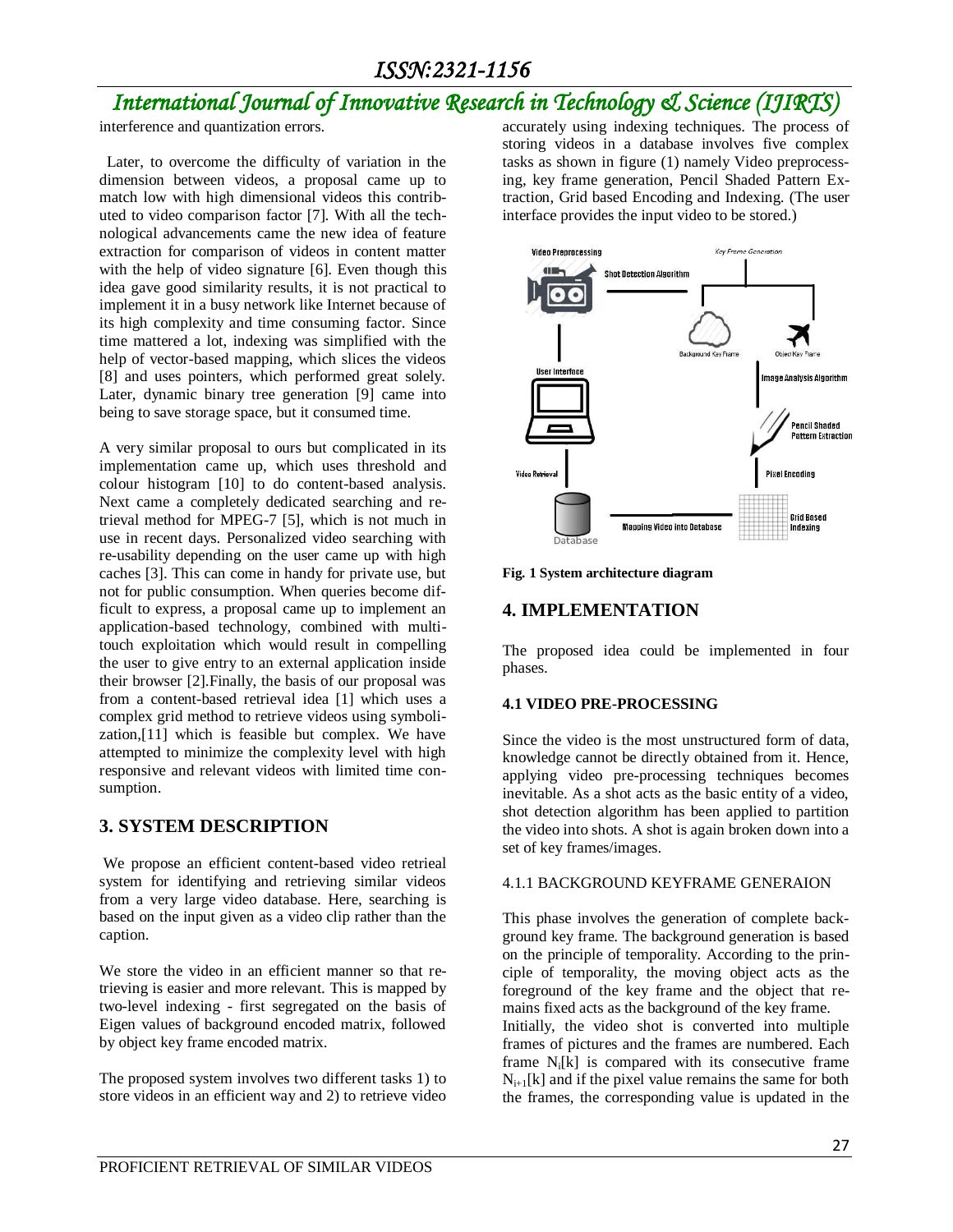# *International Journal of Innovative Research in Technology & Science (IJIRTS)*

background key frame. If the pixel value goes unmatched, the comparison is made between the next consecutive key frames. The value of unfilled pixels can be computed from the surrounding pixels.



#### **Fig.2 Background Key frame Generation**

#### 4.1.2OBJECT POSITION IDENTIFICATION

This phase involves the extraction of objects in the key frames of video shots. The simple subtraction of the constructed background key frame and any of the key frame maps the object in the video shot.



**Fig.3 Identification of Object Position by filtering the pixel that do not match**

#### 4.1.3 PENCIL SHADED PATTERN EXTRACTOR

 Once the background and object key frames are built, those key frames are led to the pencil shaded pattern extractor works based on simple image analysis algorithm.



**Fig.4 Pencil Shaded Pattern Extraction of Background Key Frame**

Image analysis algorithm computes a value for pixel

based on its four adjacent pixels. If all the four pixels have the same quantized colour, it is marked as an interior pixel and it remains not shaded. If any one of the four pixels have different quantized colour, it is marked as a border pixel and shaded.



**Fig.5 Pencil Shaded Pattern Extraction of Object Key Frame**. 4.1.4 PIXEL ENCODED BY GRID BASED IDEX-ING

The morphological shape of background and object is fixed on to a grid of fixed cell size in a manner that the shape is justified to the top left corner. The scanning of grid is performed from left to right and top to bottom.



**Fig.6 Pixel Based Encoding of Object Key Frame**

one is assigned to the cells of the grid partially or wholly covered by the shape and 0 to the cells outside of the shape boundary which gives us a sequence of numbers which can be used for shape representation. The sequence of binary digits represents the background and the object key frame [12]. But, it must be noted that the binary number obtained for the same shape with a different orientation in space or with a different scale will be different.



**Fig.7.Pixel Based Encoding of Background Key Frame** Let us consider a grid matrix G of order 4\*4 and the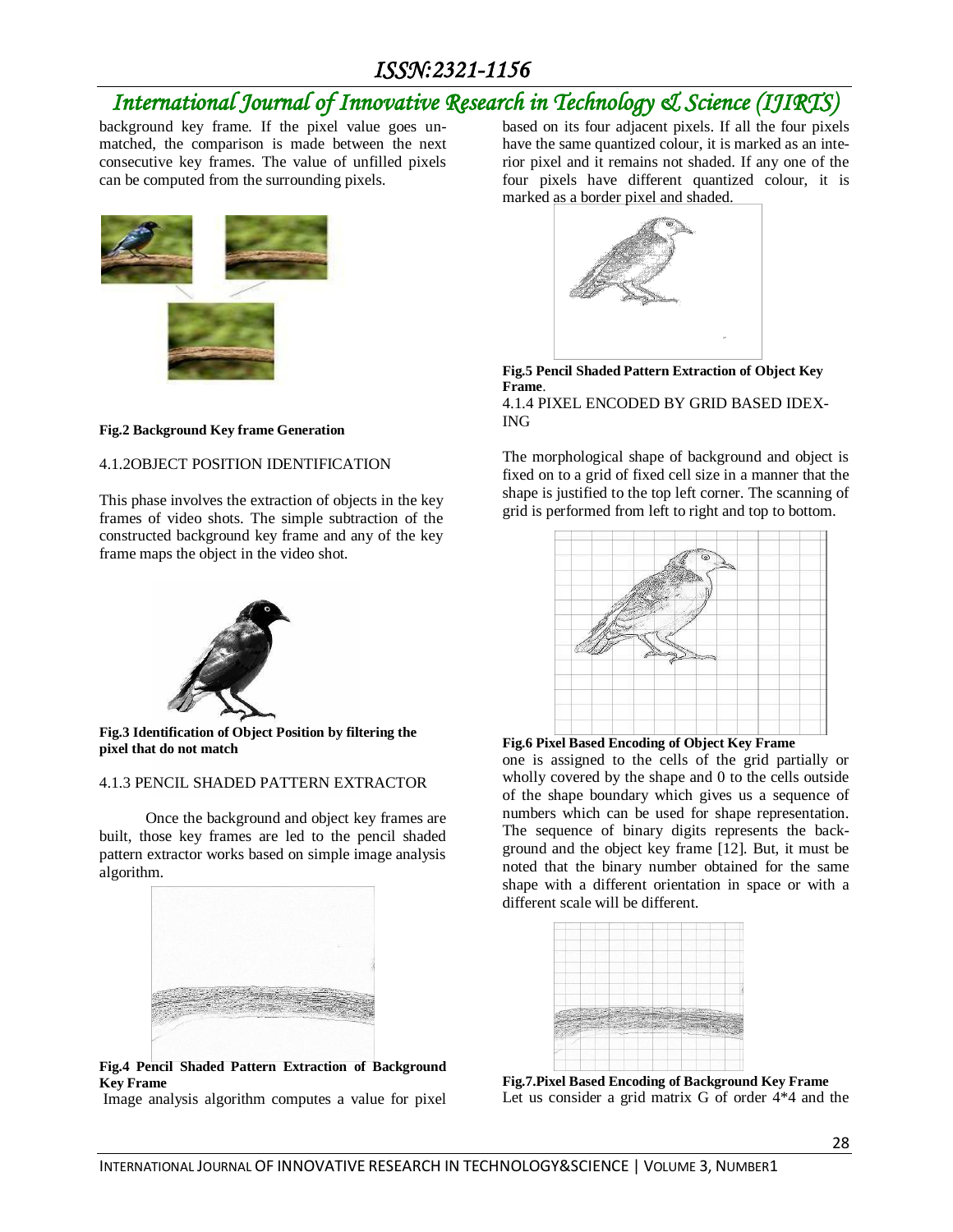# *International Journal of Innovative Research in Technology & Science (IJIRTS)*

matrices of background key frame  $B_k$  and object key frame (of order 4\*4) where pixel contains shape are represented as 1 else 0.Pixel encoding involves the product of grid matrix G with  $B_k$  or  $O_k$  leaving the resultant matrices  $PB_k$  or  $PO_k$ . Further, the characteristic equation of  $PB_k$  and  $PO_k$  are defined and Eigen values of  $PB_k$  and  $PO_k$  are computed which are used for indexing.

$$
G = \begin{bmatrix} 1 & 1 & 1 & 1 \\ 1 & 1 & 1 & 1 \\ 1 & 1 & 1 & 1 \\ 1 & 1 & 1 & 1 \end{bmatrix} \qquad Bk = \begin{bmatrix} 0110 \\ 1001 \\ 0111 \\ 0101 \end{bmatrix}
$$
  
\n
$$
PB_{k} = \begin{bmatrix} G11*Bk11 & G12*Bk12 & G13*Bk13. \\ G21*Bk21 & G22*Bk22 & G23*Bk23. \\ G31*Bk31 & G32*Bk32 & G33*Bk33. \\ G41*Bk41 & G42*Bk42 & G43*Bk43. \end{bmatrix}
$$
  
\n
$$
G11*Ok11 & G12*Ok12 & G13*Ok13. \qquad \qquad
$$

$$
PO_{k} = \begin{cases} G21*Ok21 & G22*Ok22 & G23*Ok23 \\ G31*Ok31 & G32*Ok32 & G33*Ok33 \\ G41*Ok41 & G42*Ok42 & G43*Ok43 \end{cases}
$$

Det( $PB_k - \lambda I$ )=0 [15] computes the Eigen value for the background key frame matrix and  $Det(PO_k - \lambda I)=0$ computes the Eigen value of the object key frame matrix .

#### **4.2 MAPPING INTO DATABASE**

An index table is maintained based on the Eigen value of the background key frame. The index table



Indexing of Background and object Key frames

**Fig.8 Associating Background and Object Key Frame in Indexing Table**

is structured in such a way that the background key frame matrices of videos with similar Eigen values shares the adjacent field in the table. The objects in the video are associated with the background key frame in the index table by means of linear chaining.

#### **4.3 RETRIEVING RELEVANT VIDEOS**

To retrieve similar videos more efficiently and effectively, several key issues need to be noted. A video has to be represented compactly and informatively. The second issue is to measure the similarity between videos. Thus, searching in large databases over a raw video data is computationally expensive. To overcome this, we extracted the background and object key frame of each shot of the input video, then grid encoded matrices are computed and their Eigen values are compared with the Eigen values of videos in the indexing table to retrieve the most appropriate video.

Since Two levels searching is performed based on the Eigen value of background as well as the Eigen value of the object, the precision rate reaches a new peak value. As it is well proved that the similar matrices share same Eigen vector [15].

Therefore, the user can select any retrieved video and playback the video clip. Figure 9 shows one of the sample examples of the retrieval result. The retrieval result will be even better when the backgrounds are masked out. On the other hand, if the background becomes much clumsy or its area increases, the results will degrade gradually.

But the current video search engines are based on lexicons of semantic concepts and perform tag-based queries. These systems are generally desktop applications or have simple web interfaces that show the results of the query as a ranked list of key frames. For each query result, the first or similar frames of video clip is shown. These frames are obtained from the video streaming database, and are shown within a small video player. Users can then play the video sequence and, if interested, zoom in each result, displaying it in a larger player that shows more details and allows better video detection. The extended video player also allows searching for visually similar video clips.

Therefore, at the bottom of the result lists, there are the concepts which are related to the video results. By selecting one or more of these concepts, the video clips returned are filtered in order to improve the information retrieval process. The user can select any video element from the results list and play it as they need. This action can be repeated for other videos, returned by the same or other queries. Videos out of the list can be moved along the screen, resized or played. There-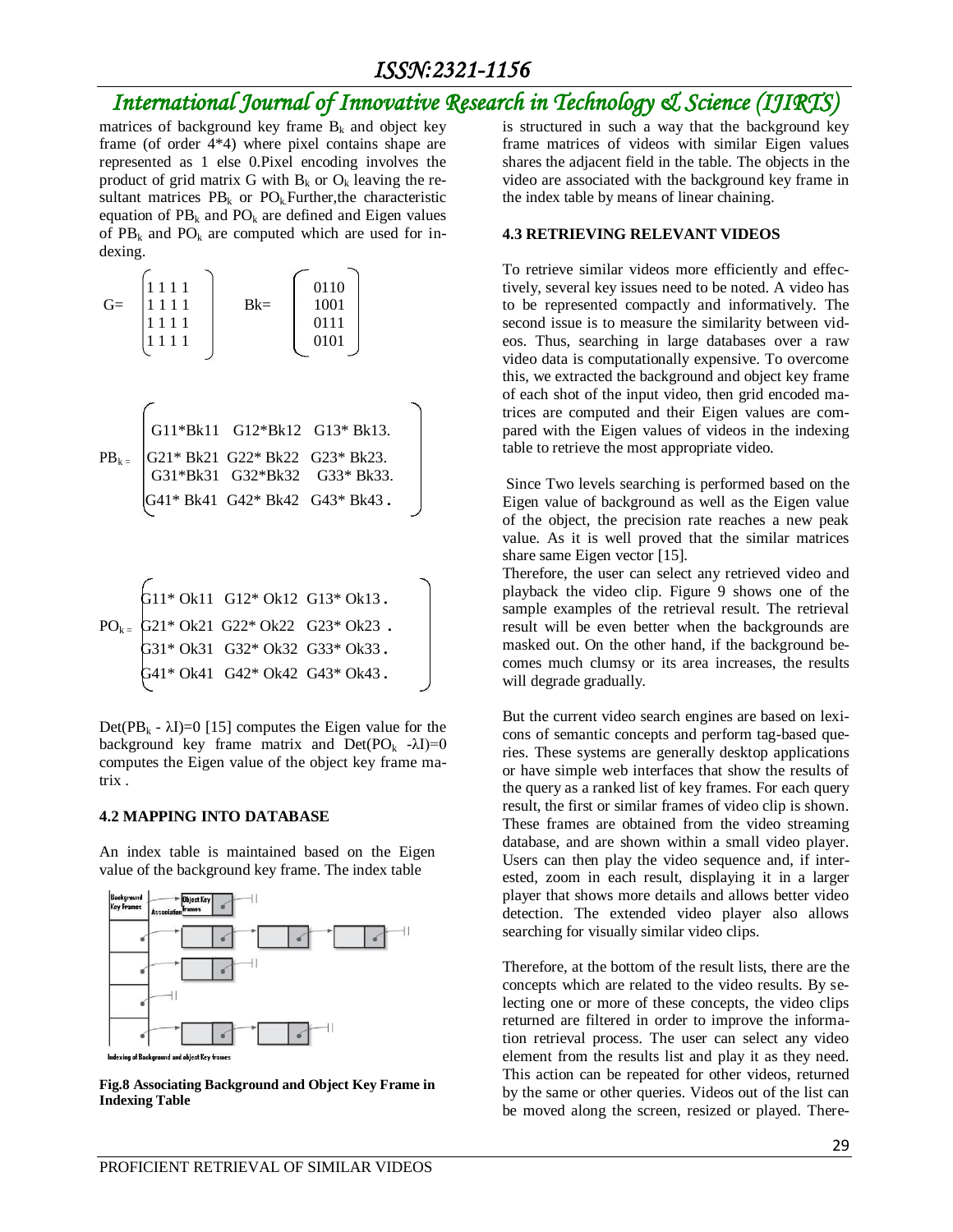#### *International Journal of Innovative Research in Technology & Science (IJIRTS)* fore, the overall retrieval process is simple, effective **5. EXPERIMENTAL SETUP**

and quick.





We implemented the shot detection algorithm by using SID video cutter. The naïve pixel algorithm used for generation of background and object key frame is implemented using mat lab codes. The pencil shaded patterns of the background and object key frame are obtained using Foto Sketcher tool. The grid based pixel encoding matrices are obtained using Mat lab codes. The Eigen values are computed and stored in Oracle Multimedia using ODBC connection of mat lab.





**Fig.9 Sample Example of Retrieval result**

### Proficient Retrieval of similar videos



Enter your input video

Results



**'Fig.10. Proficient Retrieval System Fig.11 Existing Video Retrieval System**